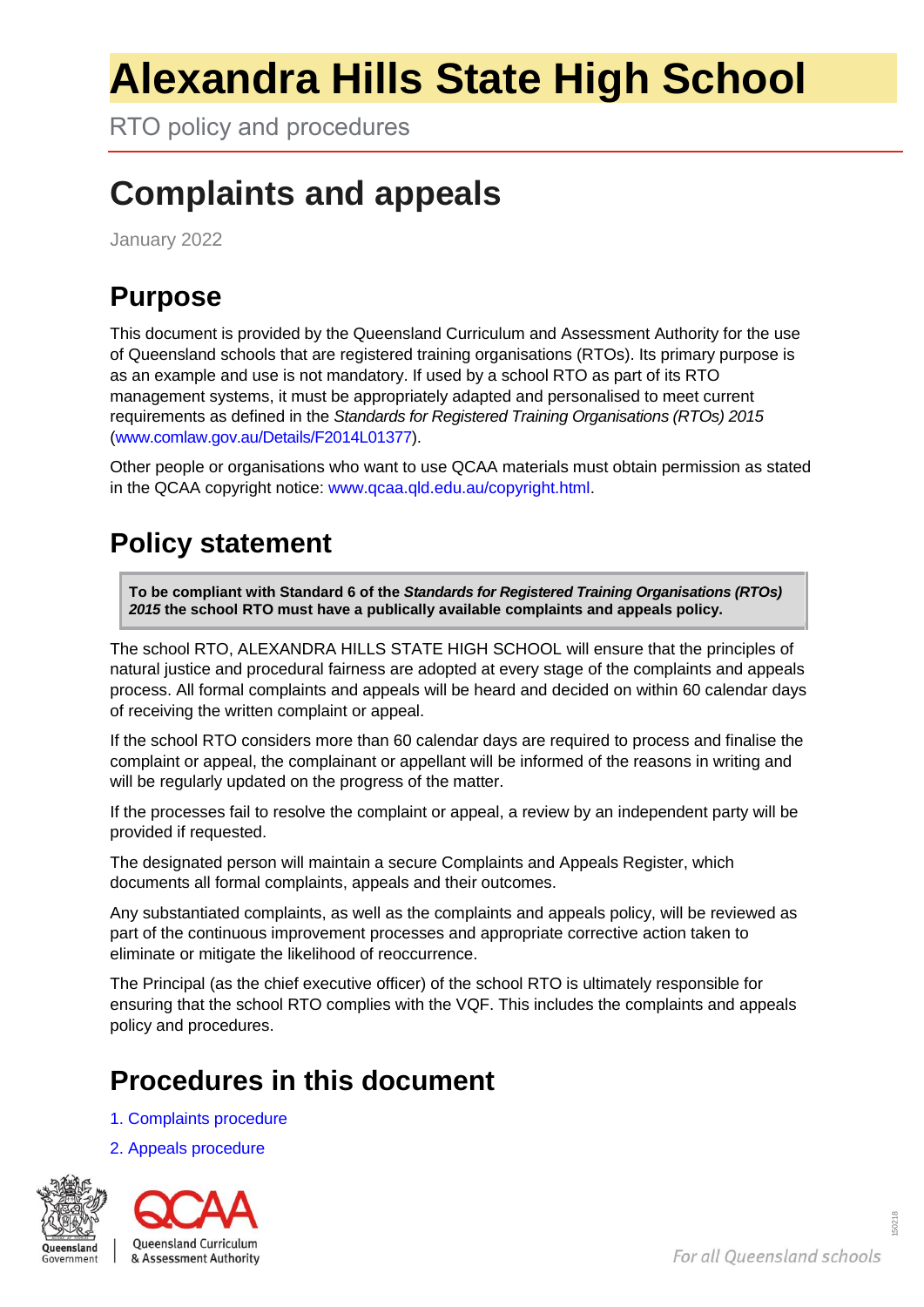#### <span id="page-1-0"></span>**1. Complaints procedure**

- All formal complaints must be in writing and addressed to the Principal, as CEO of the RTO.
- On receipt of a written complaint:
	- a written acknowledgement is sent to the complainant from the Principal (via admin support)
	- the complaint is forwarded to the RTO Manager.
- If the complaint is not finalised within 60 calendar days, the complainant is informed of the reasons in writing and regularly updated on the progress of the matter.
- The Principal and/or the RTO Manager will either deal with the complaint or convene an independent panel to hear the complaint; this shall be the complaints and appeals committee.
- The complaints committee shall not have had previous involvement with the complaint and will include representatives of:
	- the Principal
	- the teaching staff
	- an independent person.
- The complainant shall be given an opportunity to present their case and may be accompanied by other people as support or as representation.
- The relevant staff member, third party or student (as applicable) shall be given an opportunity to present their case and may be accompanied by other people as support or as representation.
- The outcome/decision will be communicated to all parties in writing within 60 days.
- If the processes fail to resolve the complaint, the individual making the complaint will have the outcome reviewed (on request) by an appropriate party independent of the RTO.
- If the complainant is still not satisfied, the Principal will refer them to the QCAA website for further information about making complaints [\(www.qcaa.qld.edu.au/3141.html\)](http://www.qcaa.qld.edu.au/3141.html).
- **The root cause of any complaint will be included in the systematic monitoring and evaluation processes of the RTO so that appropriate corrective action can be instigated to eliminate or mitigate the likelihood of reoccurrence.**

#### <span id="page-1-1"></span>**2. Appeals procedure**

- All formal appeals must be in writing and addressed to the Principal, as CEO of the RTO.
- On receipt of a written appeal:
	- a written acknowledgement is sent to the appellant from the Principal (via admin support)
	- the appeal is forwarded to the RTO Manager.
- If the appeal is not finalised within 60 calendar days, the appellant is informed of the reasons in writing and regularly updated on the progress of the matter.
- The Principal and/or the RTO Manager will either deal with the appeal or convene an independent panel to hear the complaint; this shall be the complaints and appeals committee.